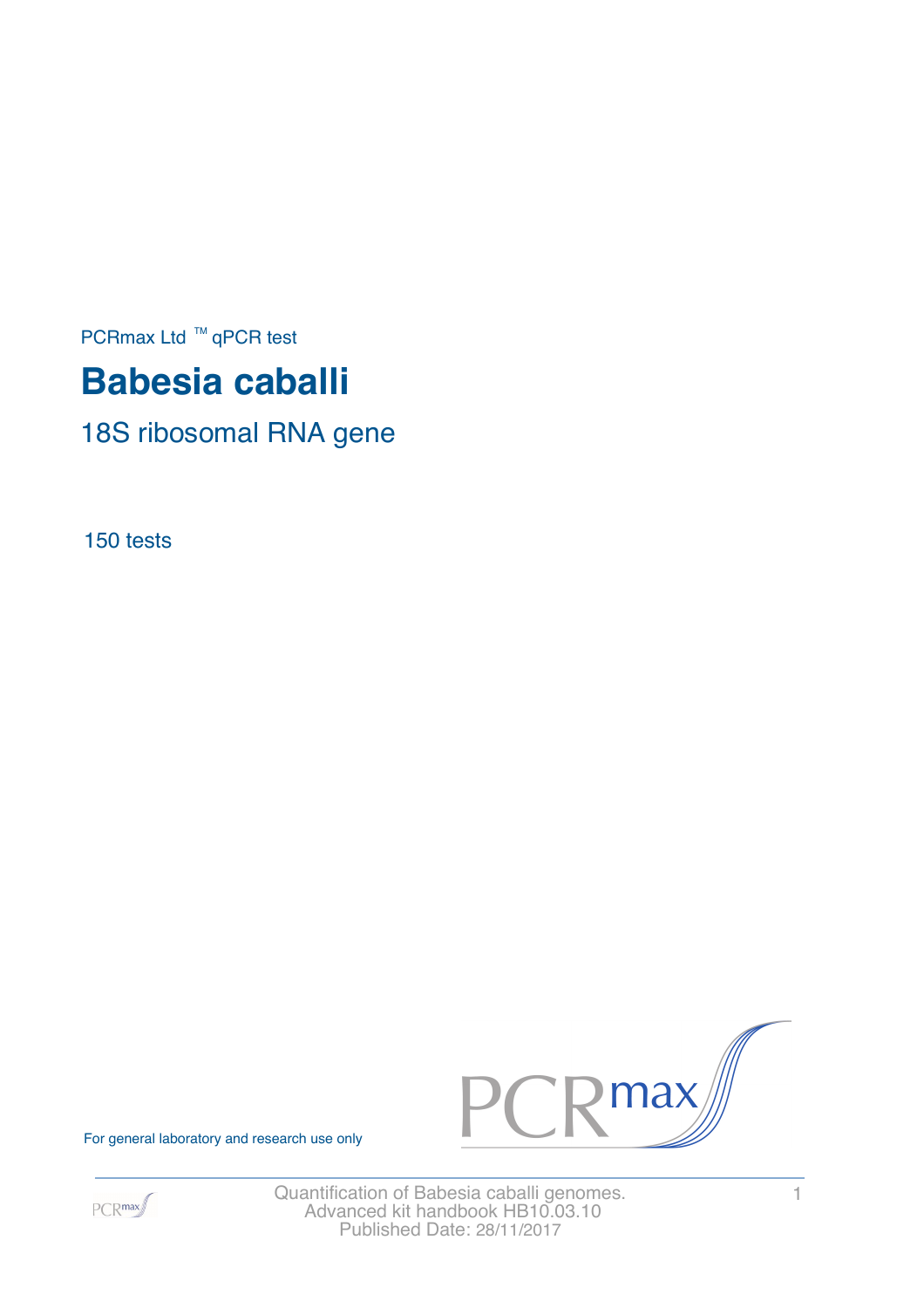### Introduction to Babesia caballi

Babesia caballi is an obligate intracellular, protozoan parasite that causes the disease equine piroplasmosis. Although the disease is endemic to sub-tropical regions of the world, it has been reported worldwide thus making this disease a cause of great concern in the global horse industry. The parasite has a small linear DNA genome and is transmitted by ticks of several genera including Boophilus, Hyalomma, Dermacentor and Rhipicephalus. This disease is also known to affect donkeys, mules and zebras.

The parasite enters the host in the trophozoite ("ring") form and invades the red blood cells by apicoplast action, where it multiplies through binary fission. This increase in parasitic number results in rupture of the erythrocytes causing anaemia and facilitating protozoan spread to other cells. The merozoite form is ingested by uninfected ticks when feeding and settle to the midgut where they multiply. The virus then migrates to the salivary glands, ready for injection into a new host.

Incubation for the parasite is 12 to 19 days. The severity of the disease depends on whether the horse was previously exposed to the agent and on immunity status. The clinical signs of this disease are not pathognomonic and may vary considerably between horses. They may exhibit apathy, lethargy, fever, anaemia, icterus, weight loss and oedema of distal limbs. Infected horses can remain as carriers for long periods

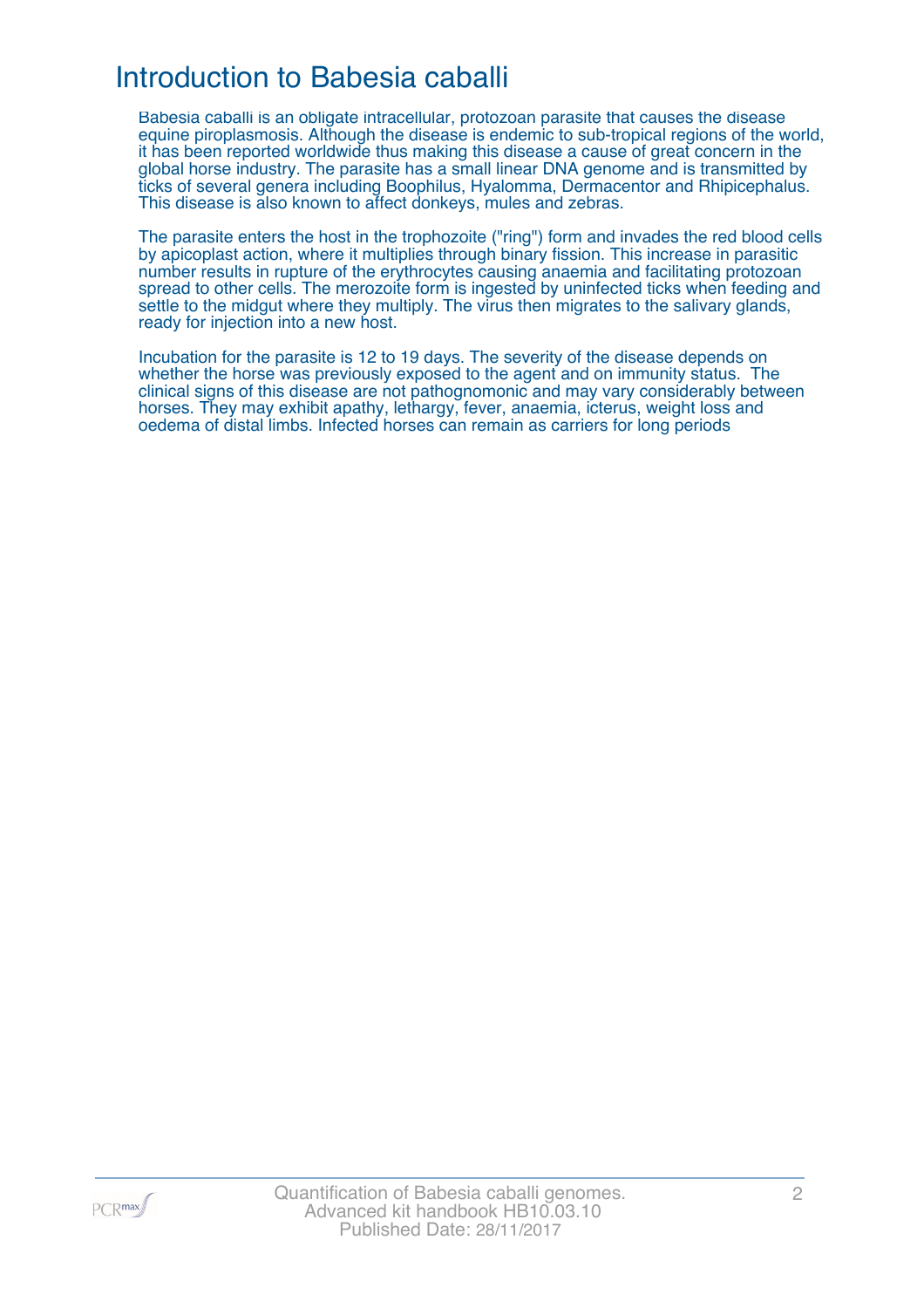The PCR Max qPCR Kit for Babesia caballi (B.caballi) genomes is designed for the in vitro quantification of B.caballi genomes. The kit is designed to have the broadest detection profile possible whilst remaining specific to the B.caballi genome.

The primers and probe sequences in this kit have 100% homology with a broad range of B.caballi sequences based on a comprehensive bioinformatics analysis.

If you require further information, or have a specific question about the detection profile of this kit then please send an e.mail to CPtechsupport@coleparmer.com and our bioinformatics team will answer your question.

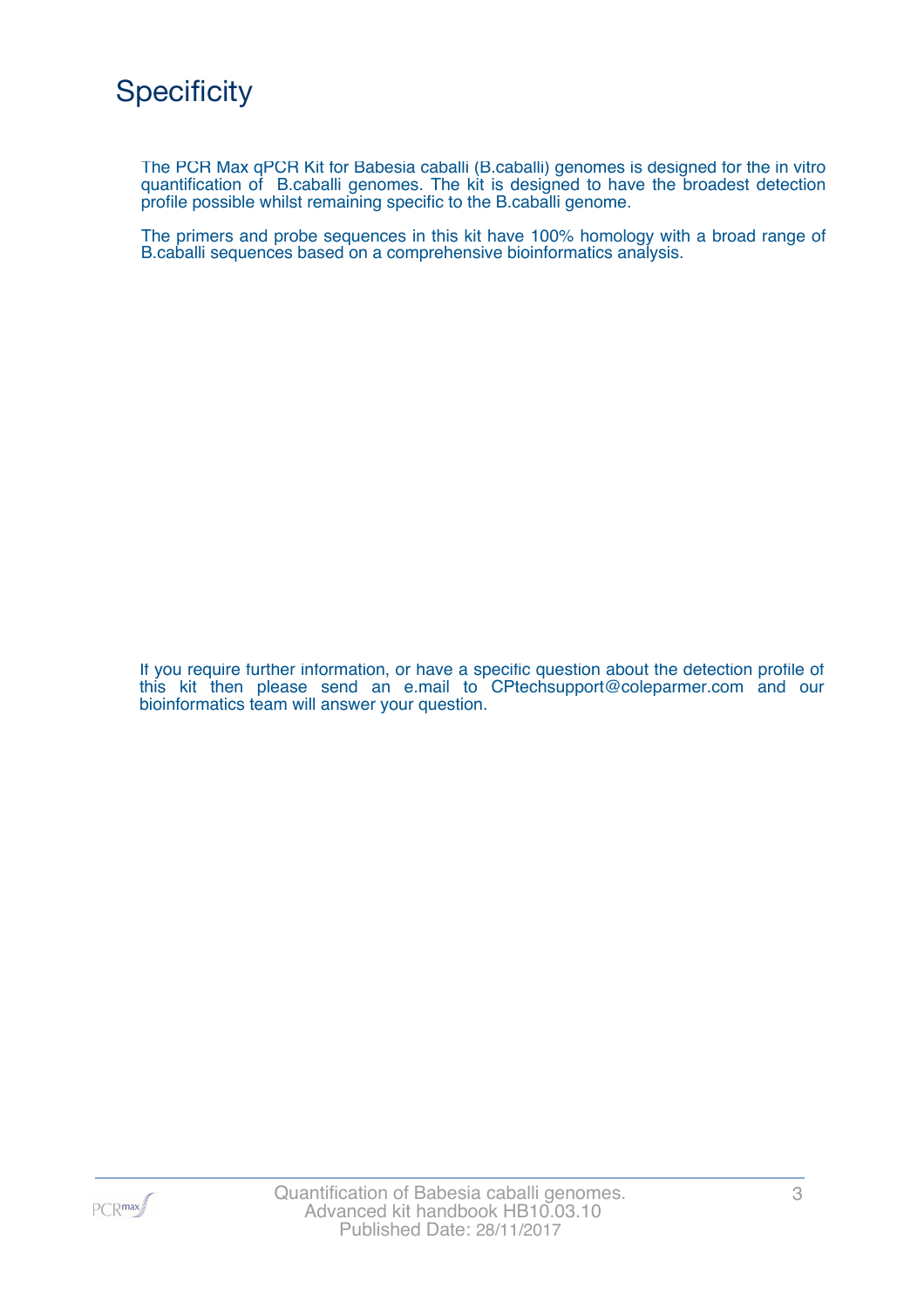### Kit contents

- **B.caballi specific primer/probe mix (150 reactions BROWN)** FAM labelled
- **B.caballi positive control template (for Standard curve RED)**
- **Internal extraction control primer/probe mix (150 reactions BROWN)** VIC labelled as standard
- **Internal extraction control DNA (150 reactions BLUE)**
- **Endogenous control primer/probe mix (150 reactions BROWN)** FAM labelled
- **RNase/DNase free water (WHITE)** for resuspension of primer/probe mixes
- **Template preparation buffer (YELLOW)** for resuspension of and internal extraction control template, positive control template and standard curve preparation

## Reagents and equipment to be supplied by the user

#### **Real-time PCR Instrument**

#### **DNA extraction kit**

This kit is designed to work well with all processes that yield high quality DNA with minimal PCR inhibitors.

#### **Lyophilised 2X qPCR Master Mix**

This kit is designed to be compatible with all commercially available master mixes that run with standard cycling conditions.

**Pipettors and Tips**

**Vortex and centrifuge**

#### **Thin walled 1.5 ml PCR reaction tubes**

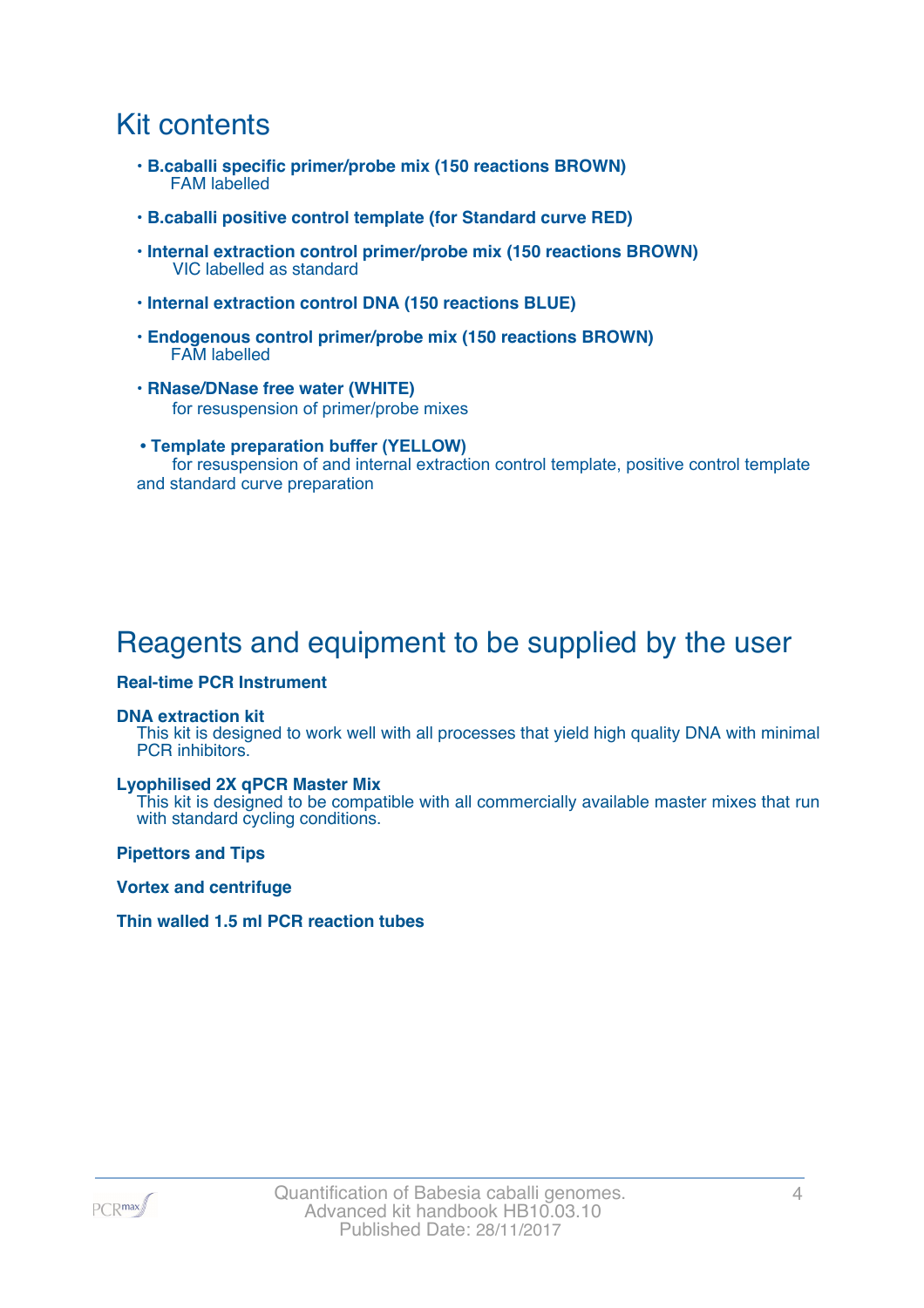### Kit storage and stability

This kit is stable at room temperature but should be stored at -20°C on arrival. Once the lyophilised components have been resuspended they should not be exposed to temperatures above -20ºC for longer than 30 minutes and unnecessary repeated freeze/thawing should be avoided. The kit is stable for six months from the date of resuspension under these circumstances.

If a standard curve dilution series is prepared this can be stored frozen for an extended period. If you see any degradation in this serial dilution a fresh standard curve can be prepared from the positive control.

PCRmax does not recommend using the kit after the expiry date stated on the pack.

### Suitable sample material

All kinds of sample material suited for PCR amplification can be used. Please ensure the samples are suitable in terms of purity, concentration, and DNA integrity (An internal PCR control is supplied to test for non specific PCR inhibitors). Always run at least one negative control with the samples. To prepare a negative-control, replace the template DNA sample with RNase/DNase free water.

### Dynamic range of test

Under optimal PCR conditions PCRmax B.caballi detection kits have very high priming efficiencies of >95% and can detect less than 100 copies of target template.

### Notices and disclaimers

This product is developed, designed and sold for research purposes only. It is not intended for human diagnostic or drug purposes or to be administered to humans unless clearly expressed for that purpose by the Food and Drug Administration in the USA or the appropriate regulatory authorities in the country of use. During the warranty period Master Mix detection kits allow precise and reproducible data recovery combined with excellent sensitivity. For data obtained by violation to the general GLP guidelines and the manufacturer's recommendations the right to claim under guarantee is expired. PCR is a proprietary technology covered by several US and foreign patents. These patents are owned by Roche Molecular Systems Inc. and have been sub-licensed by PE Corporation in certain fields. Depending on your specific application you may need a license from Roche or PE to practice PCR. Additional information on purchasing licenses to practice the PCR process may be obtained by contacting the Director of Licensing at Roche Molecular Systems, 1145 Atlantic Avenue, Alameda, CA 94501 or Applied Biosystems business group of the Applera Corporation, 850 Lincoln Centre Drive, Foster City, CA 94404. In addition, the 5' nuclease assay and other homogeneous amplification methods used in connection with the PCR process may be covered by U. S. Patents 5,210,015 and 5,487,972, owned by Roche Molecular Systems, Inc, and by U.S. Patent 5,538,848, owned by The Perkin-Elmer Corporation.

## **Trademarks**

#### Master Mix™ is a trademark of Cole-Parmer Ltd.

The PCR process is covered by US Patents 4,683,195, and 4,683,202 and foreign equivalents owned by Hoffmann-La Roche AG. BI, ABI PRISM® GeneAmp® and MicroAmp® are registered trademarks of the Applera Genomics (Applied Biosystems Corporation). BIOMEK® is a registered trademark of Beckman Instruments, Inc.; iCycler™ is a registered trademark of Bio-Rad Laboratories, Rotor-Gene is a trademark of Corbett Research. LightCycler™ is a registered trademark of the Idaho Technology Inc. GeneAmp®, TaqMan® and AmpliTaqGold® are registered trademarks of Roche Molecular Systems, Inc., The purchase of the Master Mix reagents cannot be construed as an authorization or implicit license to practice PCR under any patents held by Hoffmann-LaRoche Inc.

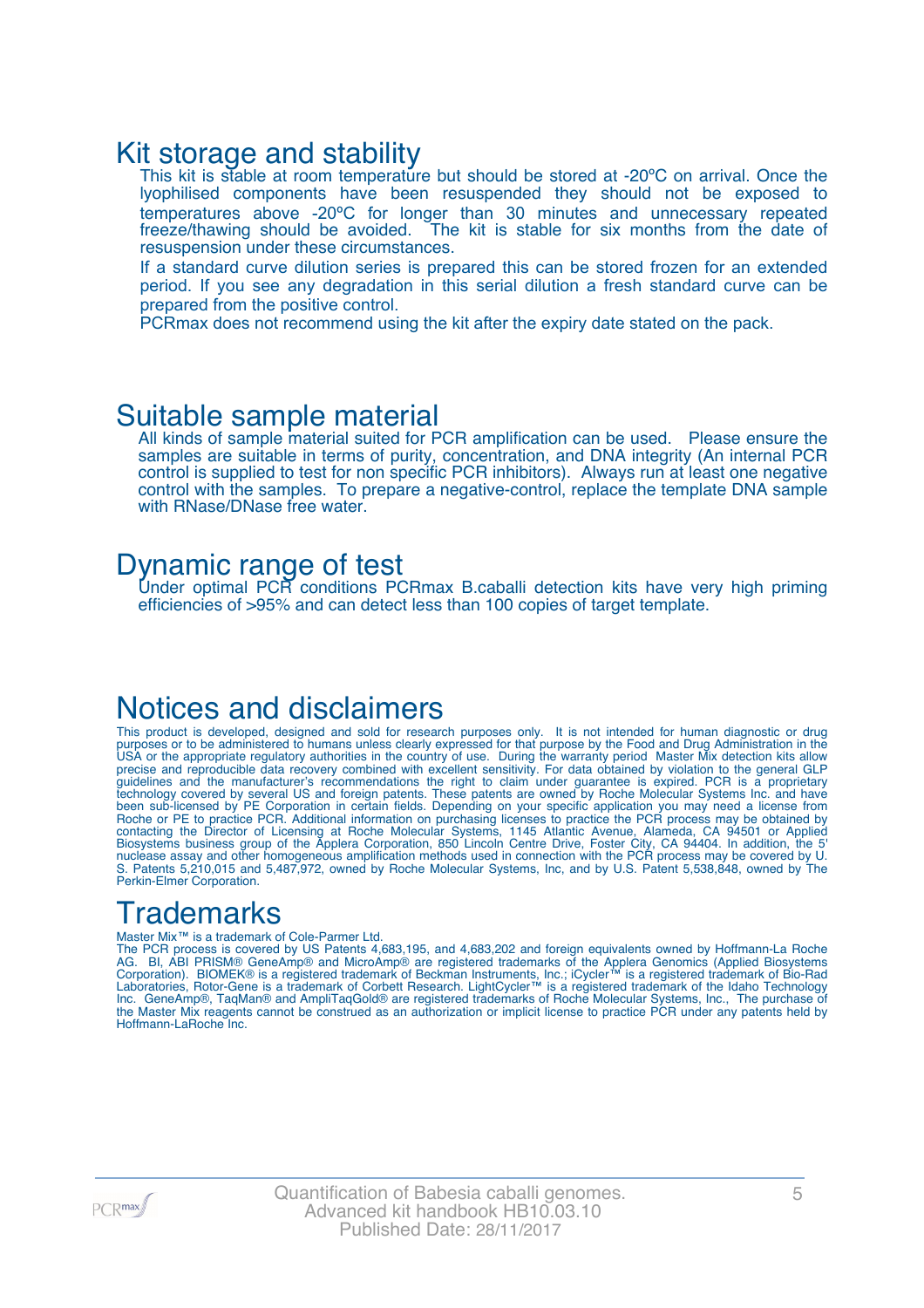### Principles of the test

#### **Real-time PCR**

A B.caballi specific primer and probe mix is provided and this can be detected through the FAM channel.

The primer and probe mix provided exploits the so-called TaqMan® principle. During PCR amplification, forward and reverse primers hybridize to the B.caballi DNA. A fluorogenic probe is included in the same reaction mixture which consists of a DNA probe labeled with a 5`-dye and a 3`-quencher. During PCR amplification, the probe is cleaved and the reporter dye and quencher are separated. The resulting increase in fluorescence can be detected on a range of real-time PCR platforms.

#### **Positive control**

For copy number determination and as a positive control for the PCR set up, the kit contains a positive control template. This can be used to generate a standard curve of B. caballi copy number / Cq value. Alternatively the positive control can be used at a single dilution where full quantitative analysis of the samples is not required. Each time the kit is used, at least one positive control reaction must be included in the run. A positive result indicates that the primers and probes for detecting the target B.caballi gene worked properly in that particular experimental scenario. If a negative result is obtained the test results are invalid and must be repeated. Care should be taken to ensure that the positive control does not contaminate any other kit component which would lead to false-positive results. This can be achieved by handling this component in a Post PCR environment. Care should also be taken to avoid cross-contamination of other samples when adding the positive control to the run. This can be avoided by sealing all other samples and negative controls before pipetting the positive control into the positive control well.

#### **Negative control**

To validate any positive findings a negative control reaction should be included every time the kit is used. For this reaction the RNase/DNase free water should be used instead of template. A negative result indicates that the reagents have not become contaminated while setting up the run.

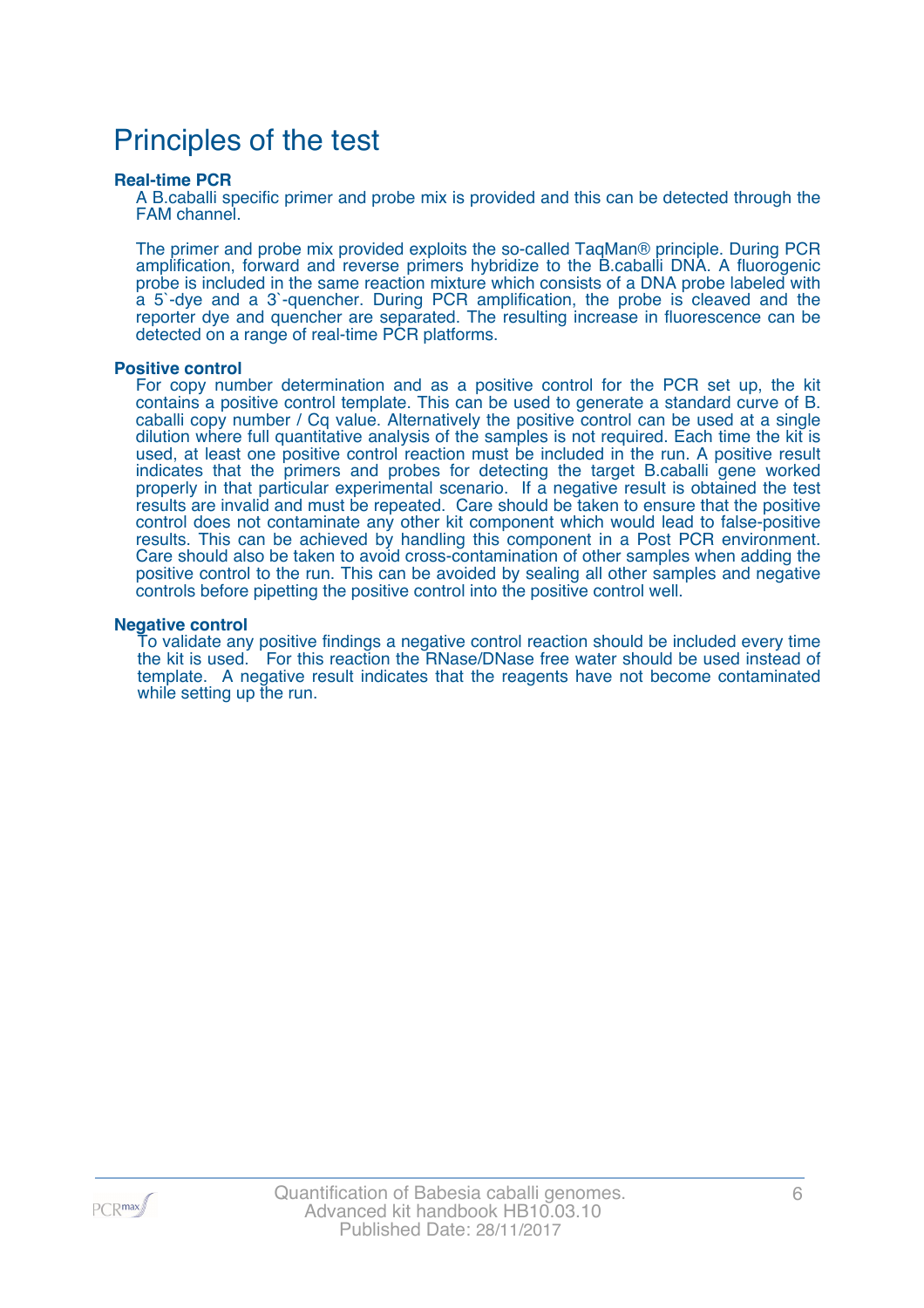#### **Internal DNA extraction control**

When performing DNA extraction, it is often advantageous to have an exogenous source of DNA template that is spiked into the lysis buffer. This control DNA is then co-purified with the sample DNA and can be detected as a positive control for the extraction process. Successful co-purification and real-time PCR for the control DNA also indicates that PCR inhibitors are not present at a high concentration.

A separate primer and probe mix are supplied with this kit to detect the exogenous DNA using real-time PCR. The primers are present at PCR limiting concentrations which allows multiplexing with the target sequence primers. Amplification of the control DNA does not interfere with detection of the B.caballi target DNA even when present at low copy number. The Internal control is detected through the VIC channel and gives a Cq value of 28+/-3.

#### **Endogenous control**

To confirm extraction of a valid biological template, a primer and probe mix is included to detect an endogenous gene. Detection of the endogenous control is through the FAM channel and it is NOT therefore possible to perform a multiplex with the B.caballi primers. A poor endogenous control signal may indicate that the sample did not contain sufficient biological material.

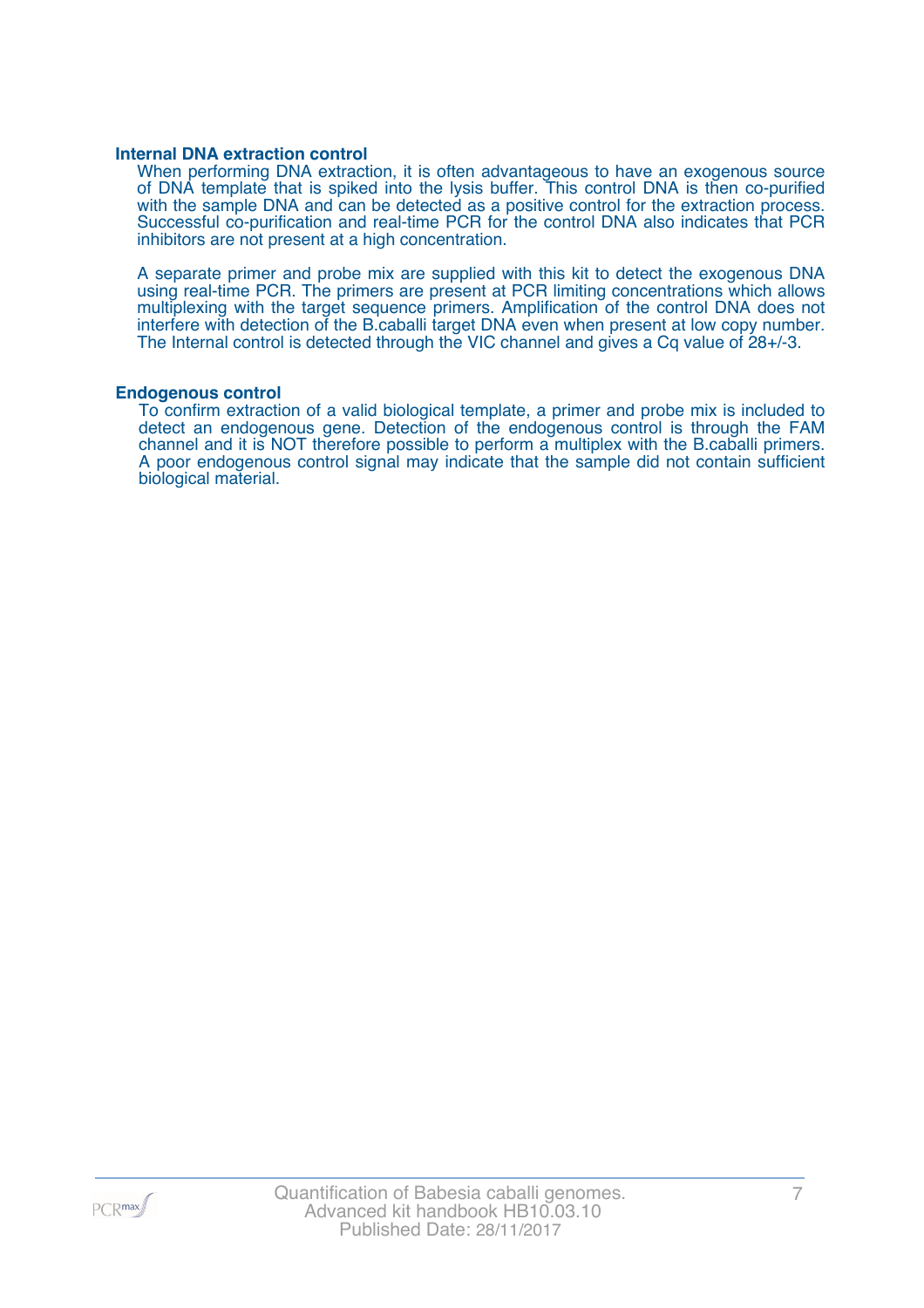### Resuspension Protocol

To minimize the risk of contamination with foreign DNA, we recommend that all pipetting be performed in a PCR clean environment. Ideally this would be a designated PCR lab or PCR cabinet. Filter tips are recommended for all pipetting steps.

- **1. Pulse-spin each tube in a centrifuge before opening.** This will ensure lyophilised primer and probe mix is in the base of the tube and is not spilt upon opening the tube.
- **2. Resuspend the primer/probe mixes in the RNase/DNase free water supplied, according to the table below:**

To ensure complete resuspension, vortex each tube thoroughly.

| Component - resuspend in water                       | Volume  |
|------------------------------------------------------|---------|
| <b>Pre-PCR pack</b>                                  |         |
| B.caballi primer/probe mix (BROWN)                   | 165 µl  |
| Internal extraction control primer/probe mix (BROWN) | $165$ µ |
| Endogenous control primer/probe mix (BROWN)          | 165 ul  |

**3. Resuspend the internal control template and positive control template in the template preparation buffer supplied, according to the table below:** To ensure complete resuspension, vortex the tube thoroughly.

| Component - resuspend in template preparation buffer |          |  |
|------------------------------------------------------|----------|--|
| <b>Pre-PCR heat-sealed foil</b>                      |          |  |
| Internal extraction control DNA (BLUE)               | 600 µl   |  |
| <b>Post-PCR heat-sealed foil</b>                     |          |  |
| B.caballi Positive Control Template (RED) *          | $500$ µl |  |

\* This component contains high copy number template and is a VERY significant contamination risk. It must be opened and handled in a separate laboratory environment, away from the other components.

### DNA extraction

The internal extraction control DNA can be added either to the DNA lysis/extraction buffer or to the DNA sample once it has been resuspended in lysis buffer.

**DO NOT add the internal extraction control DNA directly to the unprocessed biological sample as this will lead to degradation and a loss in signal.**

- **1. Add 4µl of the Internal extraction control DNA (BLUE) to each sample in DNA lysis/extraction buffer per sample.**
- **2. Complete DNA extraction according to the manufacturers protocols.**

PCR<sub>max</sub>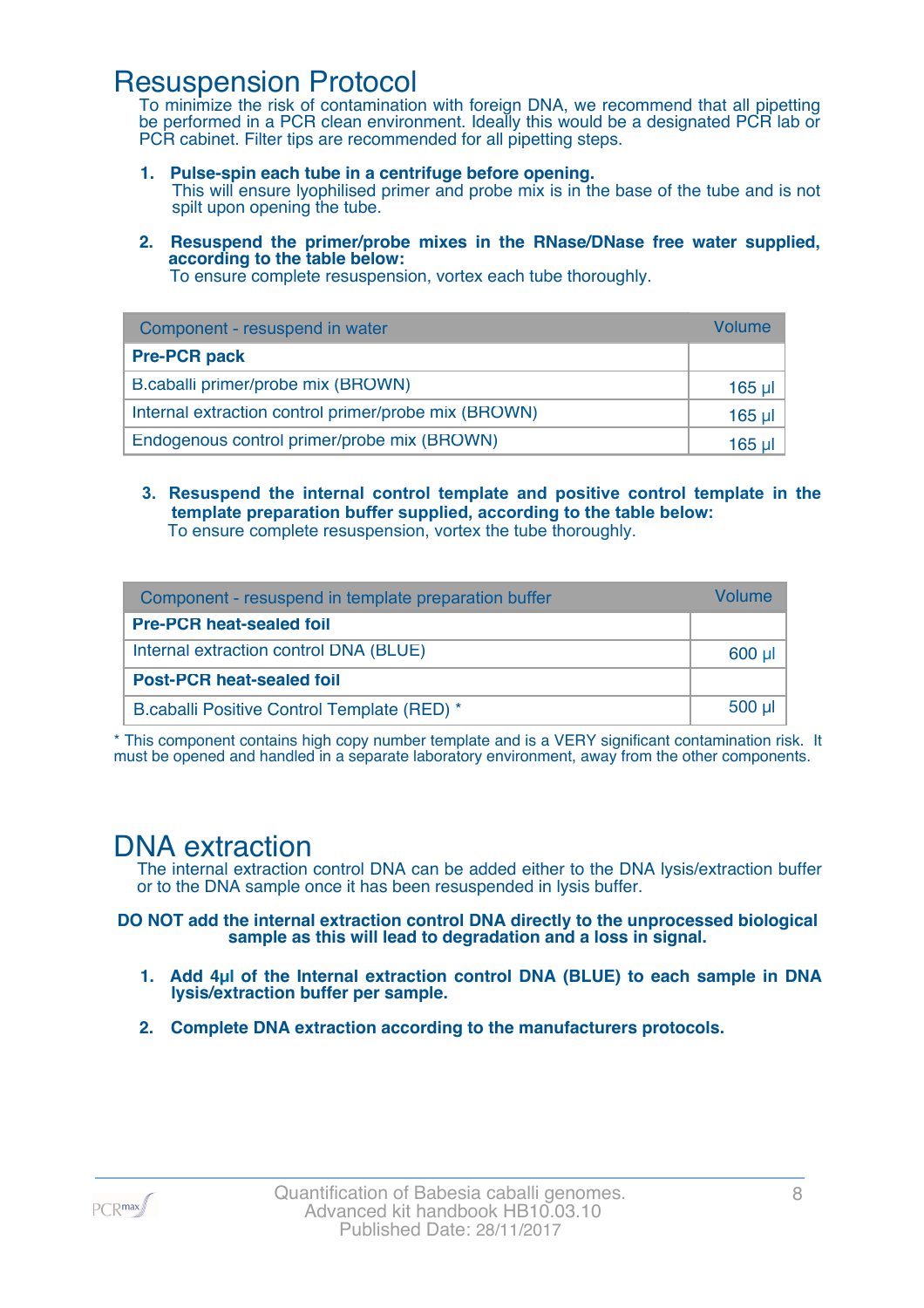## qPCR detection protocol

**1. For each DNA sample prepare a reaction mix according to the table below:** Include sufficient reactions for positive and negative controls.

| Component                                            | Volume          |
|------------------------------------------------------|-----------------|
| Lyophilised 2X qPCR Master Mix                       | 10 <sub>µ</sub> |
| B.caballi primer/probe mix (BROWN)                   | 1 µl            |
| Internal extraction control primer/probe mix (BROWN) | 1 µl            |
| RNase/DNase free water (WHITE)                       | 3 <sub>µ</sub>  |
| <b>Final Volume</b>                                  | 15 <sub>µ</sub> |

#### **2. For each DNA sample prepare an endogenous control reaction according to the table below (Optional):**

This control reaction will provide crucial information regarding the quality of the biological sample.

| Component                                   | Volume       |
|---------------------------------------------|--------------|
| Lyophilised 2X qPCR Master Mix              | 10 ul        |
| Endogenous control primer/probe mix (BROWN) | 1 ul         |
| RNase/DNase free water (WHITE)              | $4 \mu$      |
| <b>Final Volume</b>                         | <u>15 ul</u> |

- **3. Pipette 15µl of each mix into individual wells according to your real-time PCR experimental plate set up.**
- **4. Prepare sample DNA templates for each of your samples.**
- **5. Pipette 5µl of DNA template into each well, according to your experimental plate set up.**

For negative control wells use 5µl of RNase/DNase free water. The final volume in each well is 20ul.

**6. If a standard curve is included for quantitative analysis prepare a reaction mix according to the table below:**

| Component                          | Volume   |
|------------------------------------|----------|
| Lyophilised 2X qPCR Master Mix     | $10 \mu$ |
| B.caballi primer/probe mix (BROWN) | 1 $\mu$  |
| RNase/DNase free water (WHITE)     | 4 $\mu$  |
| <b>Final Volume</b>                | 15 $\mu$ |

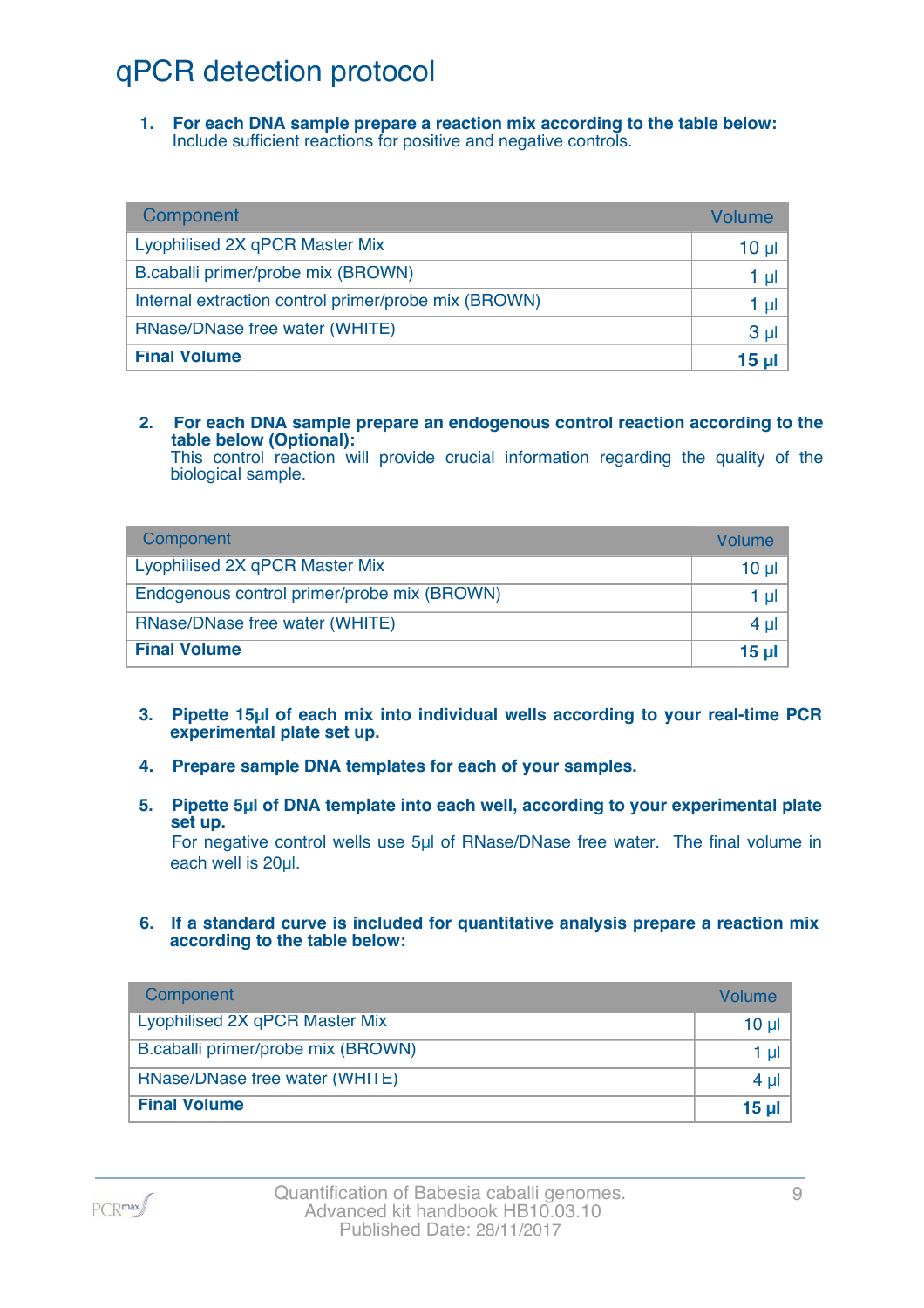#### **7. Preparation of standard curve dilution series.**

- 1) Pipette 90µl of template preparation buffer into 5 tubes and label 2-6
- 2) Pipette 10µl of Positive Control Template (RED) into tube 2
- 3) Vortex thoroughly
- 4) Change pipette tip and pipette 10µl from tube 2 into tube 3
- 5) Vortex thoroughly

Repeat steps 4 and 5 to complete the dilution series

| <b>Standard Curve</b>         | <b>Copy Number</b>     |
|-------------------------------|------------------------|
| Tube 1 Positive control (RED) | $2 \times 10^5$ per µl |
| Tube 2                        | $2 \times 10^4$ per µl |
| Tube 3                        | $2 \times 10^3$ per µl |
| Tube 4                        | $2 \times 10^2$ per µl |
| Tube 5                        | 20 per µl              |
| Tube 6                        | 2 per µl               |

**8. Pipette 5µl of standard template into each well for the standard curve according to your experimental plate set up.** The final volume in each well is 20µl.

## qPCR amplification protocol

Amplification conditions using Lyophilised 2X qPCR Master Mix.

|             | <b>Step</b>              | <b>Time</b>     | <b>Temp</b> |
|-------------|--------------------------|-----------------|-------------|
|             | Enzyme activation        | 2 min           | 95 °C       |
| Cycling x50 | <b>Denaturation</b>      | 10 <sub>s</sub> | 95 °C       |
|             | <b>DATA COLLECTION *</b> | 60 <sub>s</sub> | 60 °C       |

\* Fluorogenic data should be collected during this step through the FAM and VIC channels

PCR<sub>max</sub>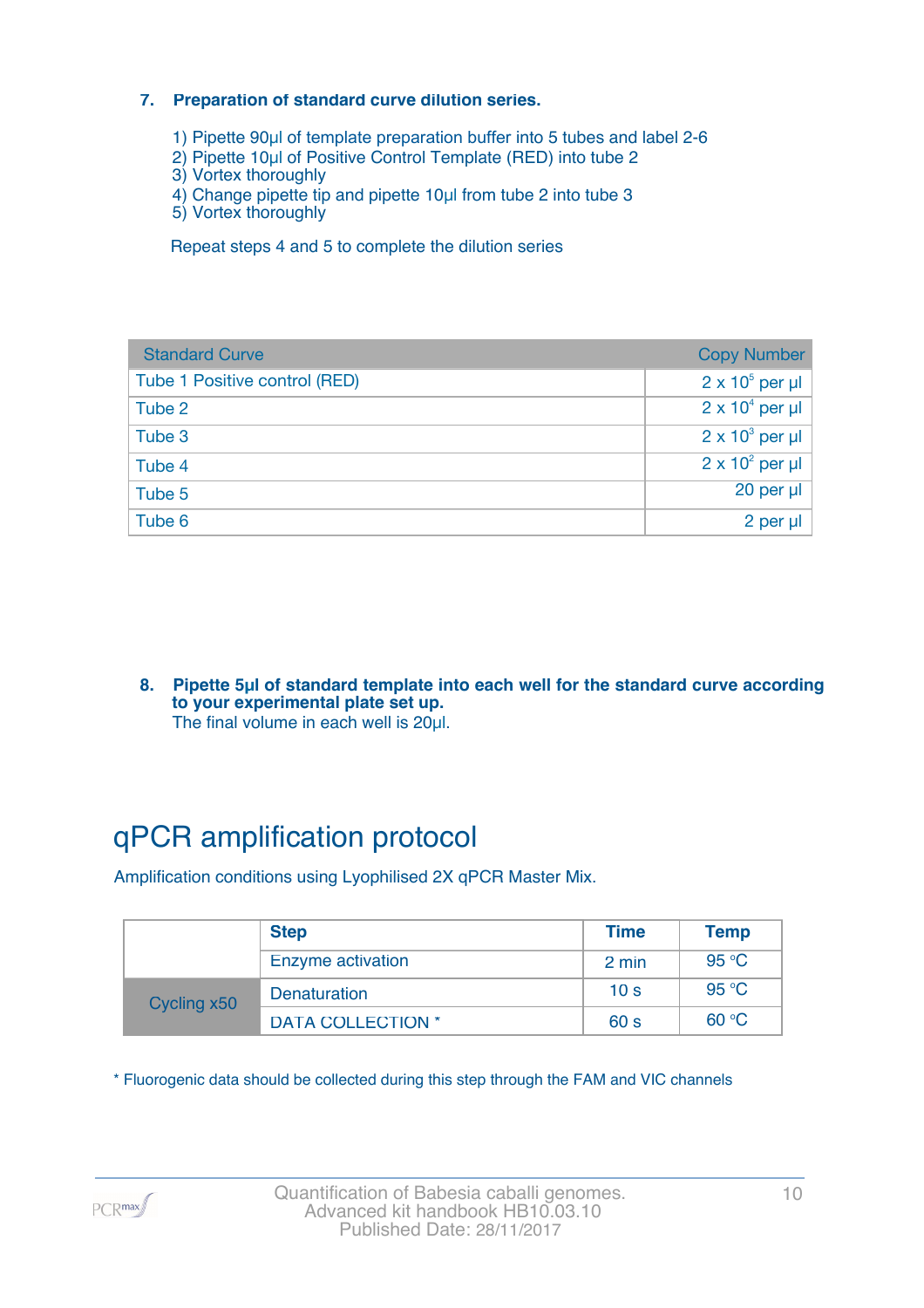## Interpretation of Results

| <b>Target</b><br>(FAM) | <b>Internal</b><br>control<br>(VIC) | <b>Positive</b><br>control | <b>Negative</b><br>control | Interpretation                                                                                                  |
|------------------------|-------------------------------------|----------------------------|----------------------------|-----------------------------------------------------------------------------------------------------------------|
| $\leq 30$              | $+ 1 -$                             | ÷                          |                            | <b>POSITIVE QUANTITATIVE RESULT</b><br>calculate copy number                                                    |
| > 30                   | ÷                                   | ÷                          |                            | <b>POSITIVE QUANTITATIVE RESULT</b><br>calculate copy number                                                    |
| > 30                   |                                     | ٠                          |                            | <b>POSITIVE QUALITATIVE RESULT</b><br>do not report copy number as this<br>may be due to poor sample extraction |
|                        | ÷                                   | ÷                          |                            | <b>NEGATIVE RESULT</b>                                                                                          |
| $+ 1 -$                | $+ 1 -$                             | ٠                          | $\leq 35$                  | <b>EXPERIMENT FAILED</b><br>due to test contamination                                                           |
| $+ 1 -$                | $+ 1 -$                             | ÷                          | > 35                       | $\star$                                                                                                         |
|                        |                                     | ÷                          |                            | <b>SAMPLE PREPARATION FAILED</b>                                                                                |
|                        |                                     |                            |                            | <b>EXPERIMENT FAILED</b>                                                                                        |

Positive control template (RED) is expected to amplify between Cq 16 and 23. Failure to satisfy this quality control criterion is a strong indication that the experiment has been compromised.

\*Where the test sample is positive and the negative control is positive with a  $Cq > 35$ , the sample must be reinterpreted based on the relative signal strength of the two results:



If the sample amplifies  $>$  5 Cq earlier than the negative control then the sample should be reinterpreted (via the table above) with the negative control verified as negative.



If the sample amplifies < 5 Cq earlier than the negative control then the positive sample result is invalidated and the result should be determined inconclusive due to test contamination. The test for this sample should be repeated.